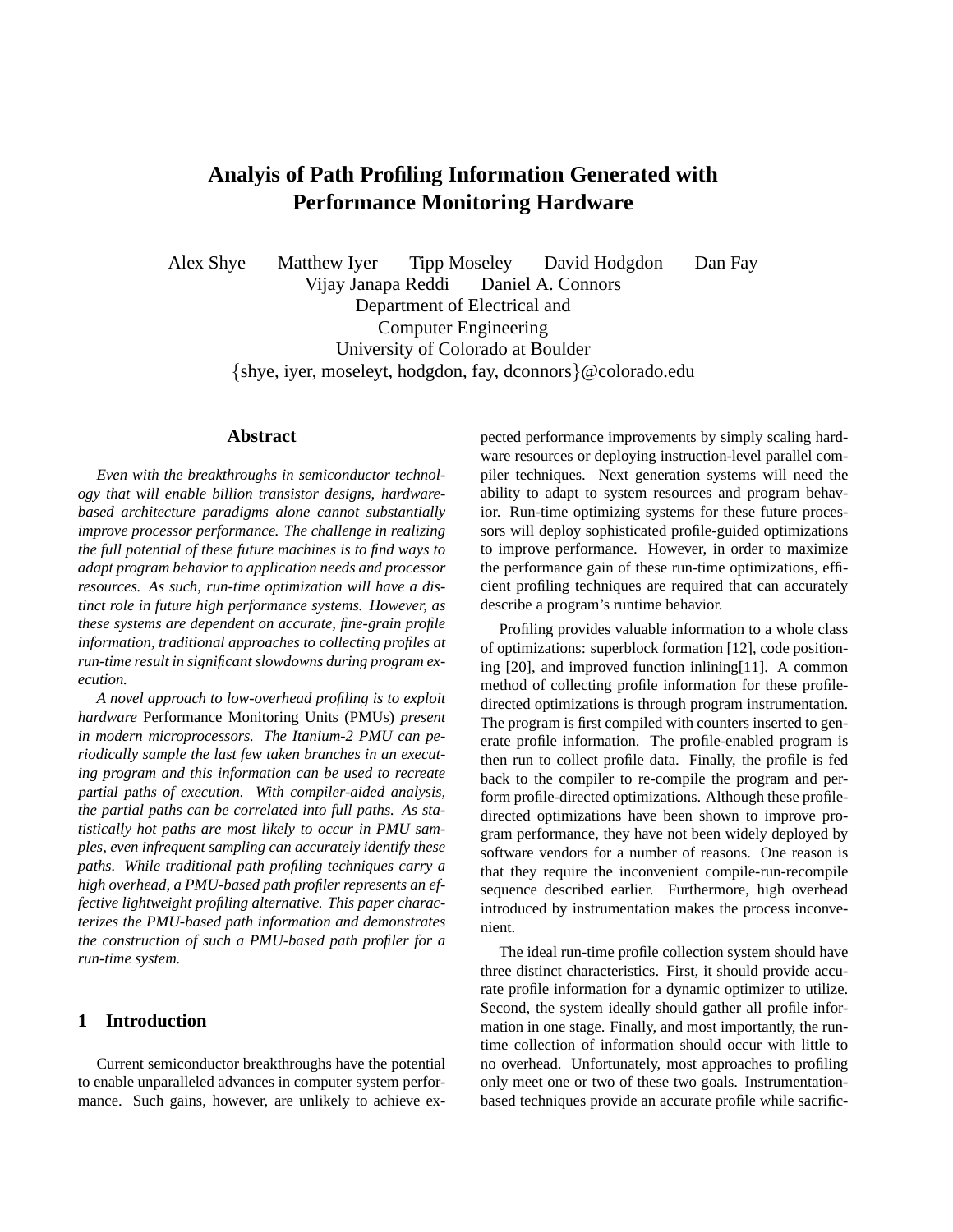ing the cost of overhead as well as convenience of compilation. Novel hardware-based techniques are emerging to collect run-time events using *hardware performance counters*. Although such structures efficiently capture run-time information, researchers have only begun to study the characteristics and benefit of the amount and type of information needed for driving run-time optimization [7, 16].

Traditionally, most profile-directed optimizations use point-based profiles which locate specific events to profile. The most popular of these is edge profiling in which branch directions are profiled. Edge profiling, as well as other types of point-based profiling, cannot correlate specific events with each other. Path profiling [4] has been recently shown to be a superior form of profiling [5]. It correlates branches by keeping track of path execution counts instead of simple branch counts. However, path profiling usually comes with a significant increase in overhead(31% for path profiling versus 16% for edge profiling [4]).

In this paper, we demonstrate a low-overhead PMUbased path profiling system and characterize the hardware collected statistics. This path profiling system is based on the Intel Itanium-2 PMU [13]. The Branch Trace Buffer(BTB) is used to periodically sample up to the last four taken branches and dump the sampled data to a file. Later, a compiler-aided offline analysis phase uses these samples to recreate paths through the program and generate a path profile. Accuracy is measured comparing the PMUbased path profile to a full path profile.

The main contributions are:

- a characterization of path information that can be inferred from the Itanium-2 PMU
- an algorithm for extrapolating a path profile from incomplete path information
- quantification of the effectiveness of this techniques

The rest of this paper is organized as follows. Section 2 discusses background and related work. Section 3 continues into a description of our path profiling technique. Experimental data and analysis are provided in Section 4. Section 6 plans out future work, Section 5 discusses related work, and we conclude the paper in Section 7.

# **2 Motivation**

In this section, we first discuss the characteristics of the ideal profiler. Then we move into the advantages of path profiling over traditional point-based profiles. We then describe existing profiling techniques and compare them to the characteristics of our ideal profiler. Finally, we discuss performance monitoring and how we believe it can be used for providing path profiles.



**Figure 1. Edge Profiled CFG**

#### **2.1 The Ideal Profiler**

The effectiveness of profile-directed optimizations hinge upon the quality of the profile information. Profiles which do not reflect run-time execution result in poorly optimized code. An accurate profile enables many optimization opportunities. Unfortunately, the quality of profile accuracy often comes with the trade-off of the increased overhead required for gathering this fine-grained run-time information.

The ideal run-time profiler should have three characteristics: 1) high accuracy, 2) single-stage profiling, and 3) low profiling overhead. Accuracy is crucial for enabling effective optimization. An accurate profile is one that correctly reflects a program's run-time execution behavior. In order for profiling to be feasible in a run-time system, it must be done within a single stage. Finally, and perhaps most importantly, profile collection overhead must be minimal.

#### **2.2 Path Profiling**

Most past research into profile guided optimizations utilize point-based profiles. Edge profiles [3], which capture branch bias information by instrumenting branches, are the most popular of the point-based profiling techniques. However, edge profiling is limited in its ability to accurately describe execution behavior. Figure 1, a control flow graph (CFG) annotated with edge profile information, provides an example of the limitations of edge profiling. An edge profile of the CFG would indicate that the hot path is through basic blocks ABDFG. Suppose that all of the paths through ACD continued down through blocks F and G. In this case, the count for path ABDFG is 50, not the 70 suggested by an edge profile. Path profiling (PP) paints a better picture of the program's execution by correlating branches together into paths. Instead of collecting data at branch instructions, path profiling collects counts for execution of specific paths through the code.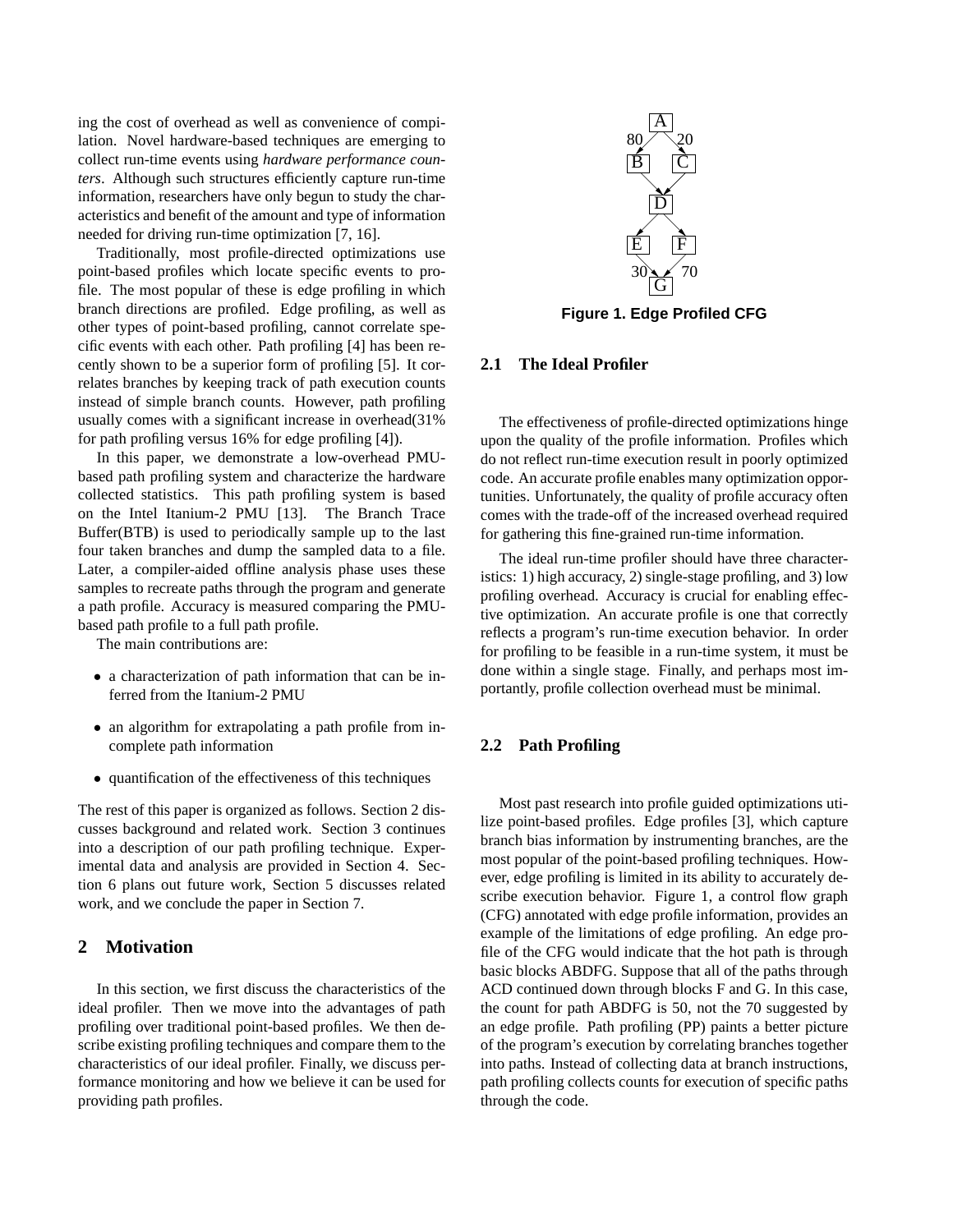#### **2.3 Static Instrumentation**

Most path profiles use software-based instrumentation to determine paths. A program is initially compiled with counters strategically placed in the original code to keep track of dynamic path execution. The advantage of this technique is that high accuracy can be attained by inserting whatever counters are desired through instrumentation. The main disadvantage is that software-based instrumentation incurs a high overhead.

The original path profiling algorithm, proposed by Ball and Larus [4], divided the code into regions, typically along function boundaries, and created directed acyclic graphs (DAGs) in each region by removing loop-back branches. A single counter per region is used in conjunction with an edge numbering algorithm to determine paths. In terms of overhead, their path profiler averaged a 31% slowdown, with slowdowns as high as 97% for gcc.

Targeted Path Profiling (TPP) [14] and Practical Path Profiling (PPP) [6], extensions of Ball and Larus' PP, make an effort to decrease overhead in the context of staged dynamic optimization systems. Both are based on the idea that an edge profile from a previous stage of dynamic optimization can be carried into a path profiling stage, and used to locate obvious paths that do not need to be instrumented for path profiling. TPP lowers overhead to around 16% by ignoring these obvious paths. PPP is an extension of TPP which ignores more paths and decreases overhead to an average of 5%.

Our approach to path profiling offers a few advantages over PP, TPP and PPP. First, we do not need extra stages for profiling. PP requires the 3-phase compile-run-recompile method. TPP and PPP add two extra stages for compiling and running to gather the edge profile. Sampling will be used to statistically ignore cold paths similar to ideas behind TPP and PPP. Additionally, by using hardware to do the actual data collection, run-time overhead will be reduced.

#### **2.4 Dynamic Instrumentation**

Instead of inserting instrumentation at compile time, which requires access to source code, instrumentation can also be inserted during runtime using binary instrumentation. PIN [21] is a binary instrumentation tool functionality similar to ATOM [9], but can dynamically inject instrumentation into a running executable. This makes it possible to attach PIN to an already running process to collect profile information. PIN-instrumented binaries, however, experience a high overhead, averaging slowdowns of 2.8x for integer benchmarks(up to 20x slowdown) [17] for simple basic block counting. Although dynamic instrumentation allows for high accuracy and removes the need for multiple profile-execute stages, it drastically increases overhead.

Dynamic optimization systems such as Dynamo [2] implement Most Recently Executed Tail(MRET), a speculative version of path profiling for trace creation. Once a trace head's execution count reaches a predetermined threshold, it is considered hot and the next dynamic execution path from that trace head becomes a trace. This method has three drawbacks. First, the next dynamic execution path may not be the hot trace, causing this method to be overly aggressive. Also, it is not able to distinguish between traces once they are determined to be hot. A hot trace that only executes ten more times should be treated and marked differently from a trace that continues to execute millions of times. The final drawback suffered by these dynamic optimization systems is the high overhead due to interpretation.

#### **2.5 Hardware Profiling Techniques**

A number of hardware profiling techniques have been proposed for collecting run-time profile information. Conte [8] uses branch handling hardware coupled with the branch predictor to obtain branch information. Merten's [18] work discusses using a branch behavior buffer for collecting branch profile data.

These techniques incur a low overhead and can effectively gather data during one program run but suffer in accuracy because they are designed to collect edge profiles. Our technique incurs a higher overhead compared to specialized hardware but offers two advantages. First, because the analysis is done in software instead of hardware, more analysis can be performed. Second, our method utilizes existing performance monitoring hardware.

#### **2.6 Performance Monitoring**

Modern microprocessors such as the Intel Pentium 4, Intel Itanium, and IBM PowerPC 970 provide a rich set of performance counters. The work in this paper uses the Intel Itanium-2 PMU [13]. It includes a set of counters which can be configured to count any four of almost 500 events. It also allows for sampling of Event Address Registers to capture recent data or instruction cache or TLB misses. This paper takes advantage of the PMU's ability to sample BTB registers to obtain partial paths.

# **3 PMU Path Profiling**

Clearly, there is not a solution for run-time profiling yet that meets the criteria of the ideal profiler. We propose a new two-phase path profiling technique to meet these criteria. The first phase consists of sampling a PMU to collect run-time path information. This path information is then run through an off-line analysis phase to create a full path profile. This technique is able to achieve low overhead by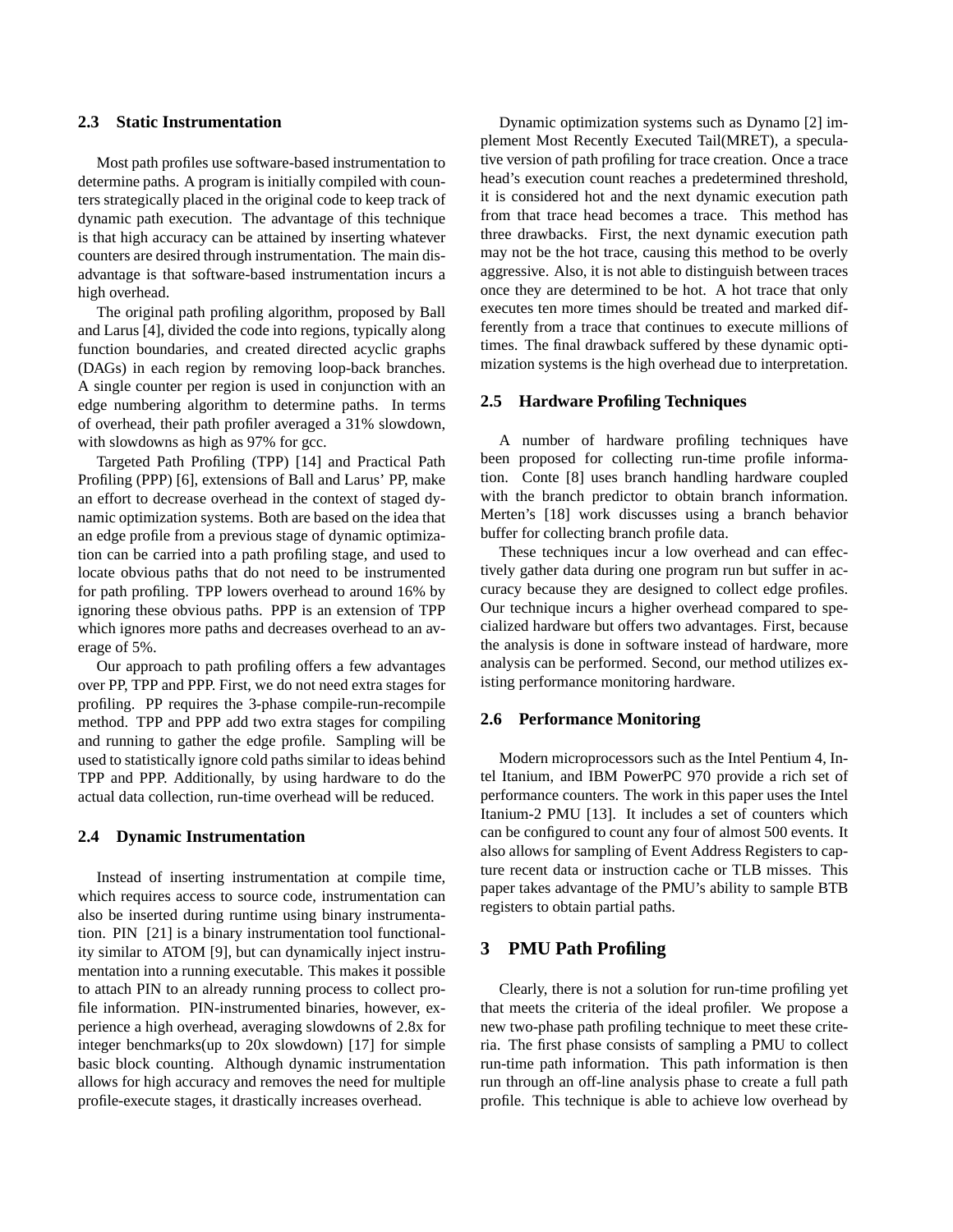sampling hardware but is able to create accurate path information in the off-line phase. In addition, the profile can be gathered during run-time without any previous instrumentation phases or interpretation.

Using the Itanium-2 PMU as an example, section 3.1 describes the run-time sampling phase. The remaining sections describe the off-line analysis. Sections 3.2 and 3.3 describe how we prepare the PMU data for extrapolation, and section 3.4 shows how we generate an estimated path profile.

#### **3.1 Collection of BTB (Branch) Traces**

The Itanium-2 PMU BTB contains eight registers which are treated as a circular buffer. Each executed branch instruction usually requires two of the BTB registers; one for the branch instruction address and another for the branch target address. Because of this, the BTB registers effectively act as a four branch circular buffer. In the Itanium-2 PMU, the user is able to conduct BTB samples through a set of user-defined filters. In this work, we configure the BTB to sample only taken branches. This improves path collection for two reasons. First, sampling all branches is redundant because the off-line tool uses the CFG to interpolate fall-through paths between taken branches. Second, code optimizations emphasize fall-through paths over taken paths for increased code locality. Therefore, sampling only taken branches provides more path information and a more accurate path profile.

Upon conclusion of each sampling period, the PMU is queried for the contents of the BTB. The BTB registers form a BTB trace. The trace is stored in a hash table that collects and aggregates duplicate traces. At the end of program execution, the BTB traces and their respective occurrence counts are written to a file to be used by the off-line analysis tool.

#### **3.2 Partial Path Creation**

**Forming partial paths** The first profiling step interpolates a set of BTB traces to form the corresponding set of partial paths. A **partial path** is simply a BTB trace mapped onto the original CFG including two enhancements. First, it infers the fall-through edges between taken branches. Second, it extends the path above the first edge and below the last edge until a point of uncertainty is reached.

Figure 2 shows an example of partial path creation. The numbers 1 through 4 indicate the four taken branches from the BTB Trace. These four branches are related back to the CFG while following fall-through edges between the branches to produce an initial partial path shown by the solid line. The partial path can then be extended upward and downward to a point of uncertainty. For example, the



**Figure 2. Extending Partial Paths**

top of the initial partial path can be extended up until a join point in the CFG and the bottom can be extended down until a branch point. These extensions help to provide longer partial paths while ensuring that they are unique. Partial path extensions increase the probability that the partial path will span multiple regions. Region-based path discovery, the next stage of the off-line phase, is discussed in the following subsections.

**Splitting partial paths** After partial paths creation, they are split along function boundaries and loop backedges. We must perform this splitting because these partial paths are later compared to region-based paths. Our current implementation of regions constrains them to function and loop boundaries.

**Complications** Due to the nature of the PMU, several complications can arise in obtaining BTB traces. First, the branch instruction addresses entered into the PMU are inexact. From what we can gather, this is because processor performance was prioritized over accuracy of the PMU. Second, branch addresses are occasionally entered without a target. If the branch addresses were exact, this would not be a problem. However, it means that a bit of guesswork may be required to build a partial path from a list of BTB entries. In the rare situations where we cannot safely guess the path of execution, the BTB trace is discarded.

#### **3.3 Region-based Path Discovery**

Unlike instrumented path profiling, sampled path profiling introduces the problem of **path ambiguity**. Under the random sampling assumption, samples do not have guaranteed starting points, and due to the inexact nature of current performance monitoring hardware, sampled paths contain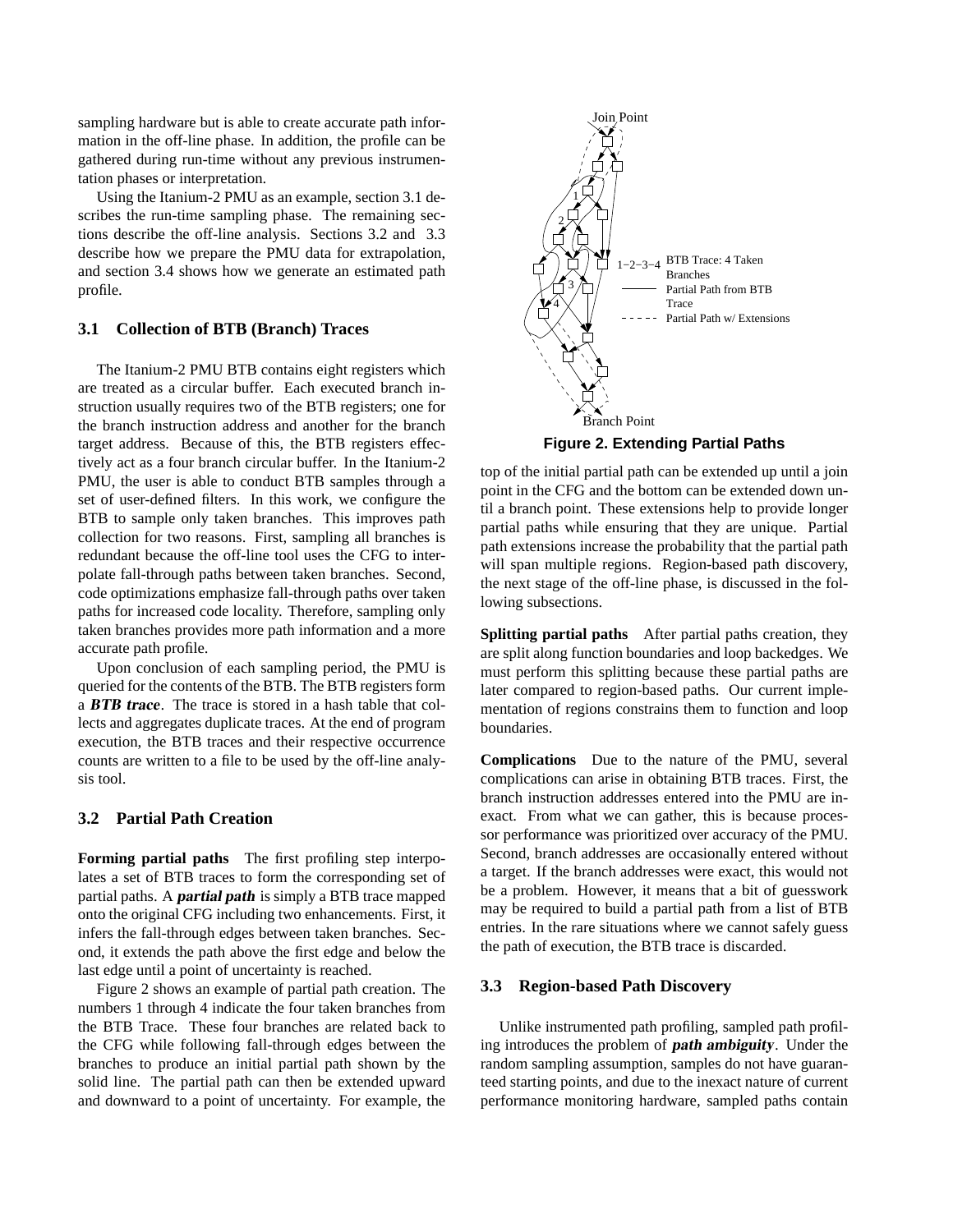

**Figure 3. Example of region formation**

| <b>Partial</b> | Count | <b>Matches</b>  | Inc    | <b>Total</b> |
|----------------|-------|-----------------|--------|--------------|
| Path           |       |                 |        |              |
| <b>IJLMO</b>   | 100   | <b>AFGIJLMO</b> | $+50$  | 50           |
|                |       | <b>AFHIJLMO</b> | $+50$  | 50           |
| <b>BCE</b>     | 50    | <b>BCE</b>      | $+50$  | 50           |
| <b>AFGIJ</b>   | 300   | <b>AFGIJLMO</b> | $+150$ | 200          |
|                |       | <b>AFGLILNO</b> | $+150$ | 150          |
| LMO            | 200   | <b>AFGIJLMO</b> | $+50$  | 250          |
|                |       | <b>AFHIJLMO</b> | $+50$  | 100          |
|                |       | <b>AFGIKLMO</b> | $+50$  | 50           |
|                |       | <b>AFHIKLMO</b> | $+50$  | 50           |

**Table 1. Example of path matching of partial paths to region-based paths**

an inconsistent number of edges. To mitigate these challenges we propose region-based paths.

First, we define relevant terms used in the description of our algorithm. Our terminology is consistent with Ball's study [5].

**Definition 3.1** Let  $R(V, E)$  be a sub-graph of the directed graph  $G(V, E)$  with a unique entry vertex  $R_{ENTRY}$ , a set of body vertices  $R_{BODY}$ , and a set of exit vertices  $R_{EXIT}$ all of which are reachable from  $R_{ENTRY}$ . An edge  $e =$  $v \rightarrow w$  connects source vertex v (denoted by  $src(e)$ ) to target vertex  $w$  (denoted by  $tgt(e)$ ).

A partial path in  $R$  is represented as a sequence of edges  $E(p) = [e_1, e_2, ..., e_n],$  where  $src(e_i) \in R_{BODY}.$  A full path in  $R$  is a partial path with the added constraints  $src(e_1) = R_{ENTRY}$  and  $tgt(e_n) \in R_{EXT}$ . The set of paths from  $R_{ENTRY}$  to  $R_{EXIT}$  in which edge e appears is denoted by  $P(e)$ .

Under the paradigm of region-based path discovery, a CFG is divided into regions of basic blocks such that given a partial path  $p$  we can accurately derive the set of full paths  $M$  that contain all the edges of  $p$ . Thus, the following rules govern the formation of a region R:

- 1. R can only be entered via its entry vertex
- 2.  $R_{BODY}$  must not contain basic blocks both inside and outside a loop
- 3. The total number of paths from  $R_{ENTRY}$  to all  $R_{EXIT}$  vertices must be less than some limit N.
- 4.  $R_{BODY}$  should contain as many basic blocks as possible.

To form regions within these limitations, we use a greedy algorithm. This method begins with the single region  $R$ containing just one vertex entry of the CFG. In a breadthfirst manner  $R$  is expanded along the target edges of its exit vertices. When the algorithm can no longer expand  $R$ , it marks all vertices  $R_{EXIT}$  as the entry vertices for new regions. The algorithm is repeated for these vertices and so on until all the basic program within the CFG have been added to regions.

Figure 3 provides a simple example of region formation. The algorithm begins with basic block A. Basic block B cannot be added into the region because it belongs to a loop. But the algorithm is able to include basic blocks F, G, H, I, J, K, L, M, N, and O. Basic block P cannot be included because it would break the first rule that a region may only have one entry. This region is shown as Region 2 in the figure. The loop including basic blocks B, C, D and E forms another region shown as Region 1 and naturally, basic block P begins a new region.

When a CFG has been converted to its composite regions, the full paths in each region are enumerated and stored in memory. Each full path within a set of CFGs can be accessed by a unique identifier. During the stage of path enumeration, we also implement the function  $P(e)$  by using a hash table.

## **3.4 Path Profile Generation**

At this point in our off-line analysis we have built a set of partial paths from BTB traces and divided the entire CFG of the application into regions. We extrapolate each partial path into its matching set of full paths as described below.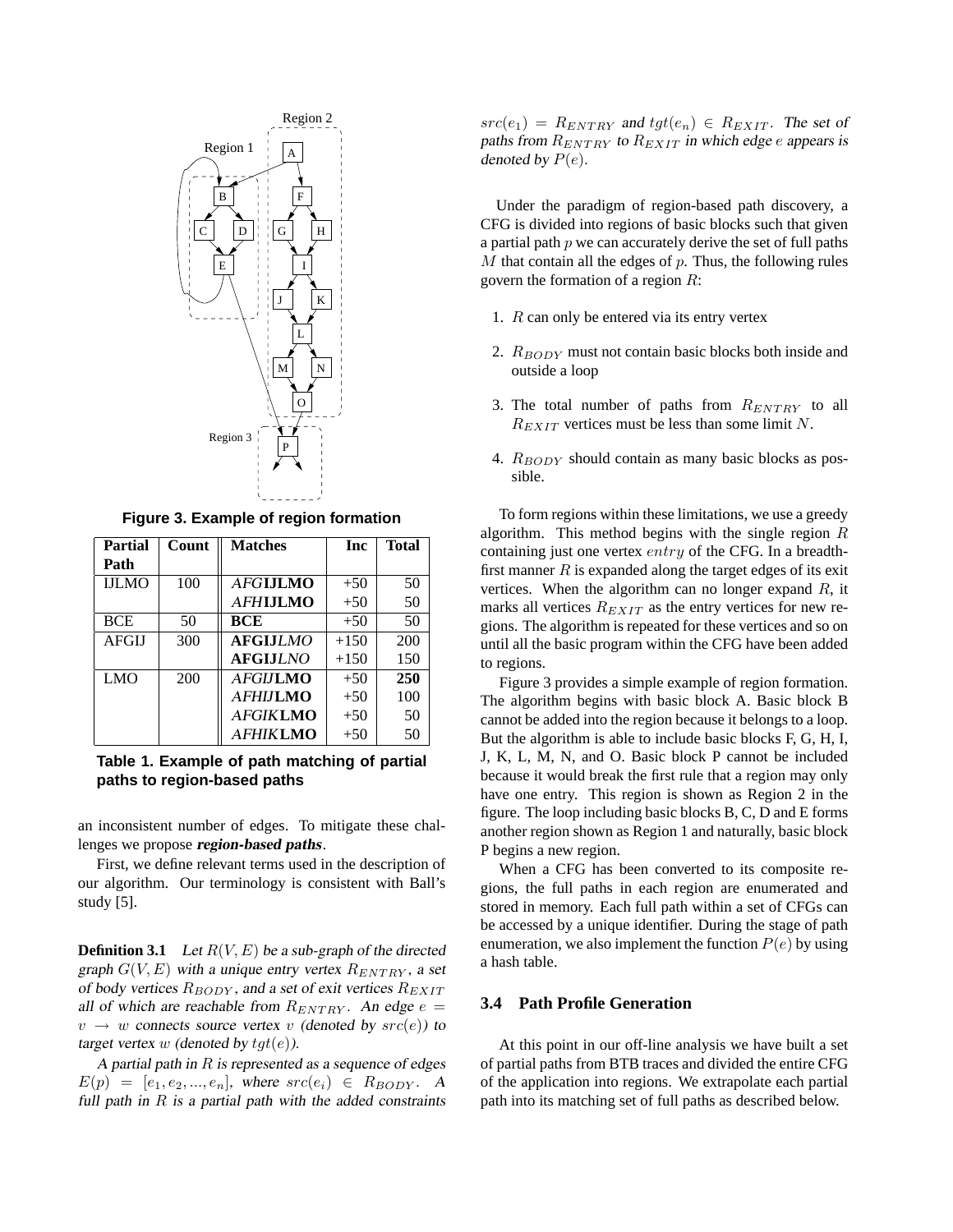**Definition 3.2** Given a single partial path p, the minimum matching set  $M$  of full paths which contain  $p$  is the intersection of all  $P(e)$  for each edge of p. That is, for partial path p consisting of edges  $[e_1, e_2...e_n]$ ,

$$
M_p = \bigcap_{i=1}^k P(e_i)
$$

Depending on the number of edges within  $p$  and the characteristics of the CFG, the matching set M may contain an indeterminate number of paths. The next step of our algorithm assigns weights to each path of  $M$  based on the following assumptions:

- 1. Equal probability of execution of each path within M
- 2. Random sampling of actual program flow
- 3. Adequate samples to clearly distinguish frequently executed paths

Given these assumptions equal weights to every matching full path can be assigned; however, enough samples must be available in order to distinguish hot paths from cold. For example, consider partial paths and their occurrence counts from the CFG in Figure 3 and Table 1:  $IJLMO(100)$ ,  $BCE(50)$ ,  $AFGIJ(300)$ , and LMO(200). IJLMO matches both **AFG**IJLMO and **AFH**IJLMO and assigns a weight of 50 to both. The intra-loop partial-path BCE yields a unique match and needs not distribute its weight. The third path, AFGIJ, matches both AF GIJ**LMO** and AF GIJ**LNO** and distributes a weight of 150 to each. Finally, LMO matches the four paths **AFGIJ**LMO, **AFHIJ**LMO, **AFGIK**LMO, and **AFHIK**LMO and assigns each a weight of 50. The hot path AFGIJLMO becomes prominent due to continued random sampling of paths within the region.

Once all partial paths have been matched and weighted as described above, the sampled path profile is sorted by path weight and the paths whose total program flow exceed an arbitrarily-defined hot threshold are extracted. These hot paths are ready for immediate use in path-profile based compiler optimization.

# **4 Experiment**

## **4.1 Methodology**

For our experiments, we explore this path profiling technique on applications that have not yet been highly optimized. The reason for this is to show that this technique can be used as a stand-alone profiler. Studying highly optimized code implies that a previous profile run has been used. We are interested in the effects of optimizations on the quality of profiles but leave this exploration up to future work.

The experiments use the SPEC 2000 benchmarks compiled with the base configuration of the OpenIMPACT Research Compiler [19]. The benchmarks are compiled with classical optimization but without more aggressive profileguided optimizations. The PMU collection tool developed using the perfmon kernel interface and libpfm library [10] initiates and samples the Itanium-2 PMU BTB registers on individual SPEC programs. The PMU samples are analyzed off-line with an OpenIMPACT module to generate the path profile.

#### **4.2 Effect of PMU Sampling Period**

Figure 4 shows the effect of sampling rate on run-time overhead as well as the number of unique paths discovered by the PMU for a few benchmarks. The sampling rate is varied from 50K to 10M clock cycles. Naturally, a lower sampling rate decreases the overhead but provides a lower number of unique paths while a high sampling rate increases the overhead but provides more unique paths.

PMU sampling overhead remains relatively low, less than 10%, from 10M all the way down to around 500K. When the sampling rate is decreased further, the percentage overhead increases quickly up to ∼50% for a sampling period of 50K. The number of unique paths discovered by the PMU rises steadily for each decrement in sampling rate.

# **4.3 Partial Paths**

Once branch samples are collected, they are analyzed and related back to the IMPACT low-level intermediate representation(IR) to create partial paths. The nature of PMU sampling allows these partial paths to span function boundaries, stretch across loopback edges, and even extend from the user program into shared libraries. However, the system ignores paths in libraries and splits partial paths at function boundaries as well as loopback edges in this initial infrastructure.

Table 2 shows the average length of partial paths initially, after partial path extensions, and after splitting on function boundaries and loopback edges. Path lengths are measured in number of low level IR instructions. On average, the system locates paths ∼38 instructions long. Partial path extensions increase the average length by about 20%. After splitting, the average path length drops about 40% from the extended length to ∼27 instructions.

Table 3 characterizes partial paths in relation to the number of procedure boundaries crossed by the partial path. A surprisingly large number partial paths not only cross one function boundary, but span across multiple boundaries. In particular, a large majority of partial paths in 186.crafty and 197.parser cross at least one function boundary. This indicates that had our infrastructure been able to account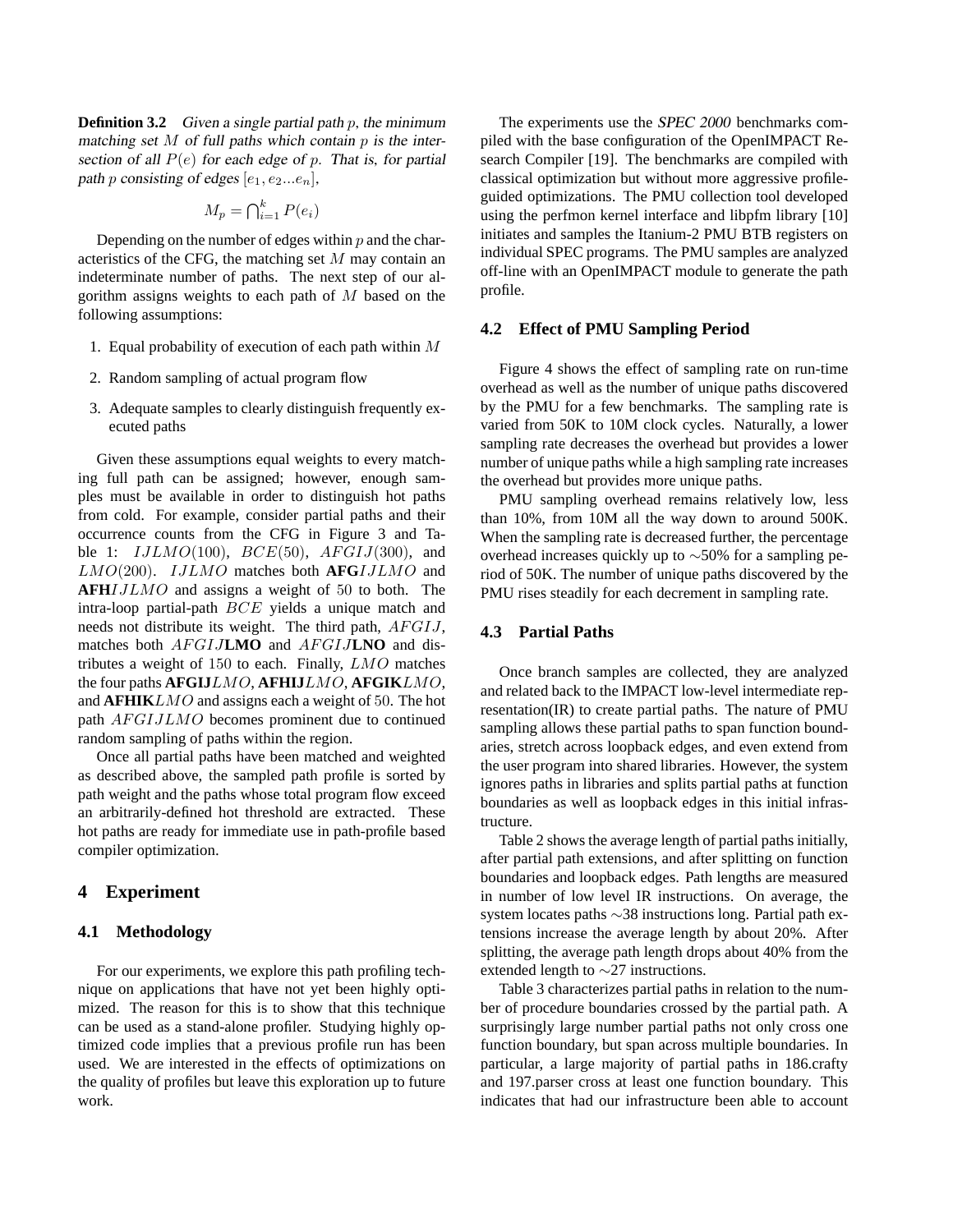

**Figure 4. Overhead and number of unique paths for various sampling periods**

| <b>Benchmark</b> | <b>Initial</b> | Ext  | <b>Func</b> | Loop |
|------------------|----------------|------|-------------|------|
| $164$ .gzip      | 28.9           | 34.8 | 22.8        | 20.4 |
| $175$ .vpr       | 41.8           | 50.5 | 30.6        | 19.6 |
| $177$ . mesa     | 44.6           | 53.8 | 35.3        | 33.0 |
| $179.$ art       | 29.5           | 34.7 | 32.1        | 22.9 |
| 181.mcf          | 32.0           | 38.8 | 33.7        | 25.5 |
| 183.equake       | 65.8           | 75.1 | 66.8        | 54.5 |
| 186.crafty       | 36.0           | 45.2 | 31.7        | 31.1 |
| 188.ammp         | 31.3           | 39.5 | 36.4        | 28.5 |
| 197.parser       | 28.7           | 35.2 | 14.7        | 12.7 |
| 256.bzip2        | 38.8           | 45.8 | 33.4        | 22.7 |
| 300.twolf        | 37.8           | 46.5 | 32.5        | 25.4 |
| <b>Average</b>   | 37.7           | 45.4 | 33.6        | 26.9 |

# **Table 2. Average length of partial paths in instruction count initially, after partial path extensions, and after splitting on function boundaries and loopback edges**

for paths spanning across function boundaries and loopback edges, it would have been able to utilize better path information. Future work is planned to integrate function and loopback correlation into our infrastructure.

# **4.4 Aggregating Data from Multiple Runs**

The profiling infrastructure enables aggregate profile information to be collected from multiple runs of a program. By gathering PMU information over separate runs, analysis of lost paths due to statistical sampling can be measured.

|                  | <b>Func. Boundaries Spanned</b> |      |     |     |                |
|------------------|---------------------------------|------|-----|-----|----------------|
| <b>Benchmark</b> | 0                               | 1    | 2   | 3   | 4              |
| $164$ .gzip      | 187                             | 149  | 35  | 2   | 0              |
| $175$ .vpr       | 234                             | 171  | 162 | 65  | 12             |
| $177$ .mesa      | 75                              | 50   | 27  | 7   | 0              |
| $179.$ art       | 230                             | 29   | 7   |     | 0              |
| $181$ .mcf       | 1106                            | 237  | 96  | 26  | 1              |
| 183.equake       | 231                             | 31   | 24  |     | 0              |
| 186.crafty       | 1367                            | 2281 | 968 | 154 | 13             |
| 188.ammp         | 298                             | 123  | 42  | 5   | $\mathfrak{D}$ |
| 197.parser       | 488                             | 654  | 599 | 224 | 40             |
| 256.bzip2        | 532                             | 353  | 279 | 55  | 9              |
| 300.twolf        | 1293                            | 514  | 467 | 55  | 7              |

## **Table 3. Breakdown of partial paths spanning function boundaries(500K Sampling Period)**

In Figure 5 shows the effects of aggregating the PMU BTB samples from multiple runs of a few benchmarks with the same input. Additional runs increase the number of unique PMU paths. The greatest increase occurs from combining up to 10 runs. There is a slight leveling off after 10 runs. It is possible that the paths collected from multiple runs will fill in missed important partial paths in other runs.

# **4.5 Accuracy Results**

To measure accuracy of the PMU-generated paths, we generate a full path profile with a PIN tool. The PMU path profile is compared to the full path profile using a method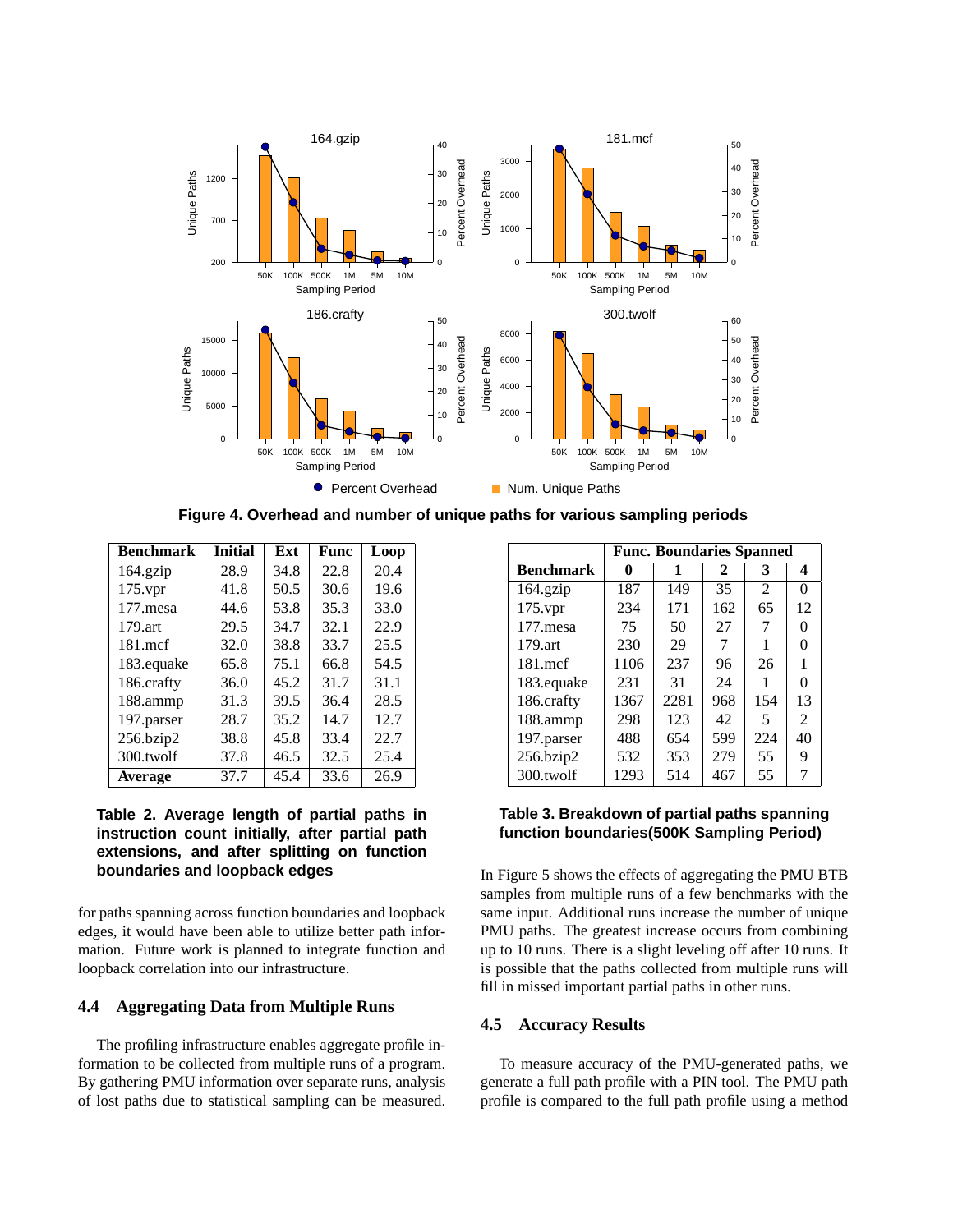

**Figure 5. Number of unique paths found by aggregating data from runs with same input set**

| <b>Benchmark</b> | # Hot Paths | % Total Flow |
|------------------|-------------|--------------|
| $164$ .gzip      | 30          | 98.96%       |
| $175$ .vpr       | 29          | 96.05%       |
| 177.mesa         | 8           | 97.99%       |
| 179.art          | 50          | 99.60%       |
| 181.mcf          | 52          | 97.84%       |
| 183.equake       | 24          | 98.53%       |
| 188.ammp         | 33          | 96.73%       |
| 197.parser       | 168         | 82.41%       |
| 256.bzip2        | 78          | 96.52%       |
| 300.twolf        | 80          | 92.55%       |

## **Table 4. Number of actual hot paths and percent of total flow they account for**

similar to Wall's weight matching scheme [22]. In this paper, accuracy is defined as

$$
Accuracy of \ P_{estimated} = \frac{\sum_{p \in (H_{est.} \cap H_{actual})} F_{act.}(p)}{\sum_{p \in H_{act.}} F_{act.}(p)}
$$

In this equation  $F(p)$  is the flow of a path. This is defined as the path's count divided by the count of all the paths added together. This represents the percentage of the all counts that path p accounts for.  $H_{actual}$  is the set of paths in the full path profile which are above a set threshold. We use 0.125% as this threshold is used previous path profiling studies [5, 6].  $H_{estimated}$  is then the created by selecting the hottest paths in our path profile equal to the number of paths in  $H_{actual}$ .

Table 4 shows the number of hot paths in each benchmark which have flows above the hot threshold as well as the percent of total execution flow that the hot paths account for. The percentages indicate that using a hot threshold of 0.125% indeed provides a relatively low number of hot paths corresponding to a very high percentage of total program flow. 197.parser is the exception with a larger number of hot paths contributing to a lower amount of total program flow.

Figure 6 shows accuracy results with respect to various sampling periods ranging from 50K to 500M clock cycles. In general, at low sampling periods, this path profiling technique achieves fairly high accuracy with one set of benchmarks in the high 90%s and another set in the 80%s. As sampling period increases, the accuracy remains relatively constant for a while. This is because each of these sampling periods contains enough samples for our technique to locate the important hot paths. However, once the sampling period is increased to a certain point(around 5M), accuracy suffers because we are not able to collect enough samples to recreate the hot paths. By observing this behavior, a sweet spot can be seen around a sampling rate of 5M-10M. If the sampling period is set to 10M, 88% accuracy can be obtained at ∼1% run-time overhead.

## **4.6 Incorrectly Identified Hot Paths**

Although the method of assigning equal weights to multiply-matched partial paths allows for accurate identification of the hottest paths in an individual region, we sacrifice the ability to correctly identify the hot paths among all regions in a routine. To illustrate this flaw, we first define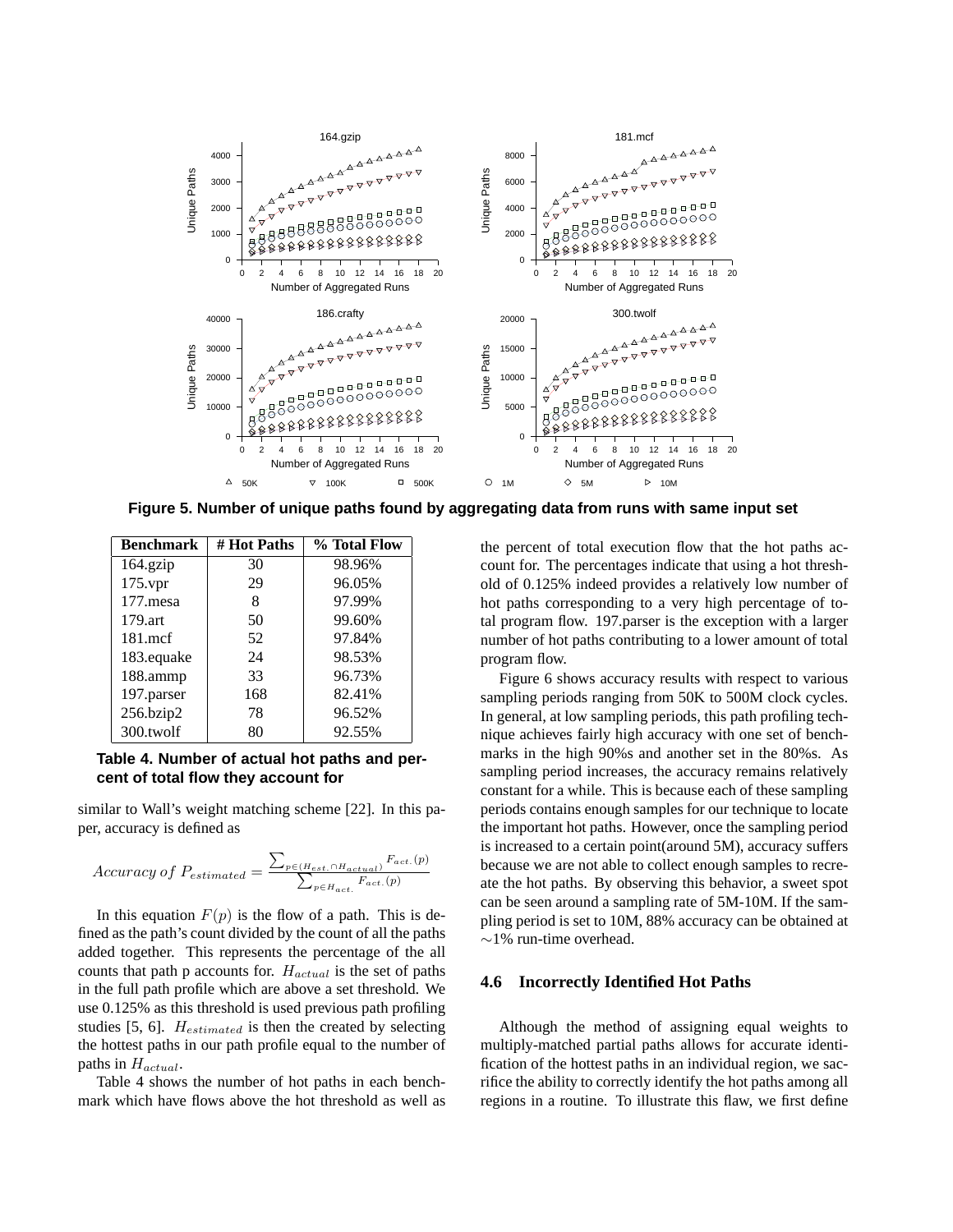

**Figure 6. Accuracy vs. Sampling Period**

the **matching ratio** for a region as the average size of the matching set  $M$  for all partial paths in the region.

Now consider an extremely hot region  $R$  whose paths represent a large percentage of total program flow. Assume that the matching ratio for  $R$  is significantly greater than one. In other words, attempts at matching partial paths within  $R$  are unable to uniquely identify full paths.

In this scenario, a substantial number of paths within the region have been falsely matched. Since R represents a large percentage of total program flow, all of the falselymatched paths of  $R$  are likely to be incorrectly identified as hot paths. This phenomenon occurs frequently in large regions of code due to high matching ratios within them. Amplifying the over-matching problem is that applications tend to frequently execute code within large regions.

We are looking at several different ways to detect and correct for the over-matching problem such as cold-edge elimination and obvious path elimination [14, 6], redistribution of weights based on heuristics, and adaptive weight distribution.

# **5 Related Work**

The profiling approach for trace selection in the ADORE dynamic optimization system [7, 16] is very similar to our technique for profiling. ADORE uses the Itanium-2 PMU for collecting profile information aimed at improving data cache performance Our work can be viewed as an extension from their approach with a few differences. The goal of the ADORE optimizer is to use the PMU to detect a small amount of hot traces for optimization. Our work differs in that we use the PMU to gather and build a path profile. While ADORE is only interested in a few traces to optimize during run-time, we are interested in as gathering as much information as we can from the PMU, correlating these PMU samples and characterizing the nature of the PMU information with respect to gathering a path profile.

Other sampling ideas stem from continuous profiling and optimization systems [1, 15]. These systems sample performance monitors for profile information to drive feedback driven optimizations. They typically utilize simple event counters or PC sampling techniques. Our work could be an important addition into continuous optimization systems provided future processors are designed with more robust hardware monitoring units.

## **6 Future Work**

As this paper presents the initial results and findings of PMU-generated path profiling, there a number of areas of work to make PMUs a viable profiling mechanism for runtime optimization. Future work involves the following:

- Region Formation Regions represent a potential representation for effectively limiting the number of matches of PMU generated data. Judging from the characteristics of partial paths, it is important that further work investigate regions that span hot function boundaries and loop iterations.
- Noise Elimination Path crediting may introduce noise into generated path profile weights creating false hot-path profiles. It is important to qualify and assess this occurrence in PMU generated profiles and explore algorithms for reducing path accreditation noise.
- Effects of Optimization Aggressive optimizations previously performed will impact the characteristics of